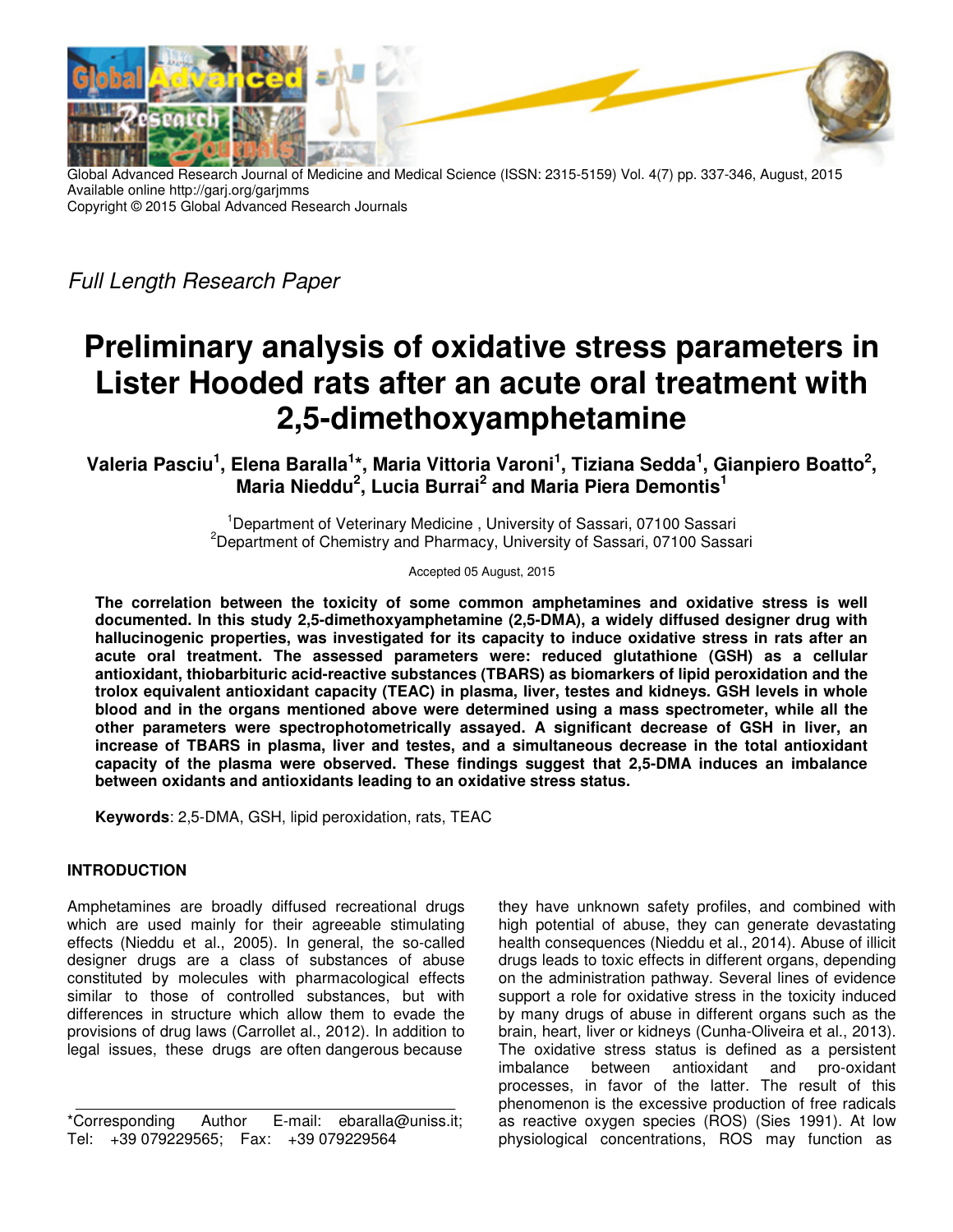signaling molecules; they play an important role in the immunological response and participate in the regulation of various cell activities (e.g., mitosis). However, at high concentrations, ROS damage cellular components, including proteins (enzymes, receptors), lipids and DNA, and they may consequently lead to apoptosis and cell death (Halliwell, 2011; Halliwell, 2006; Halliwell and Lee, 2010). The involvement of ROS in methamphetamine toxicity is supported by several studies which reported decreased glutathione (GSH) levels, reduced levels and activities of antioxidant enzymes, and increased lipid peroxidation and protein carbonylation, all of which are hallmarks of oxidative stress (Huang et al., 2013). Lipid peroxidation is a normally-occurring, complex consequence of oxidative stress and it is defined as the oxidative degeneration of lipids by free radical chain reaction. Membrane phospholipids are plentiful throughout biological systems and are thus easily accessible to all reactive species. In particular, ROS are more damaging in tissues like brain, which has a high density of phospholipid membranes (Dzwart et al., 1999). Polyunsaturated fatty acids and other lipids are oxidized to form an array of bioactive molecules including conjugated dienes, lipid hydroperoxides and malondialdehyde, which is one of several low-molecularweight end-products of lipid peroxidation that reacts with thiobarbituric acid (Jobes, 2008). The oxidative stress status, caused by exposure to drugs of abuse, may derive from direct or indirect effects, and may occur after drug exposure or during withdrawal from the drug. In this latter case, too, an increase in the levels of oxidants compared to antioxidant defense systems leads to oxidation of proteins, phospholipids or DNA, leading to cell dysfunction. In literature, several scientific articles report the oxidative stress status induced by the administration of methylenedioxymethamphetamine (MDMA), methamphetamine and amphetamine in the nervous system and in various organs and tissues (Cunha-Oliveira et al., 2013; Huang et al., 2013; Cerratani et al., 2011; Ninkovic et al., 2008). In this study 2,5-dimethoxyamphetamine (2,5-DMA) was selected as a model toxicant causing oxidative stress. 2,5-DMA is an amphetamine designer drug with two methoxyl groups in positions 2 and 5 of the phenyl-ring and a primary amine moiety separated from the phenyl ring by two carbon atoms. It is widely diffused in the illicit drug market even though it is listed as a controlled substance in many countries, including Italy (Italian Official Gazette N 266/2007). Several studies report 2,5-DMA quantification in biological matrices (Nieddu et al., 2005; Kanai et al., 2008), but no studies regarding its capacity to induce oxidative stress are currently available. The initial hypothesis was that, being an amphetamine analogue, its toxicity could also be associated with its ability to cause an oxidative stress status. In the present work we compared the levels of oxidative stress indices between healthy controls and rats treated with a single oral dose

of 2,5-DMA (20 mg/Kg) in order to study the effects of this drug on induction of oxidative stress. Amphetamine dose and treatment regimen were chosen according to previously published data concerning structurally related amphetamines (Cerratani et al., 2011; Ninkovic et al., 2008; Berankova et al., 2007; Beita et al., 2000). The ability of 2,5-DMA to induce oxidative stress was investigated by assessing GSH levels as a cellular antioxidant, thiobarbituric acid-reactive substances (TBARS) as biomarkers of lipid peroxidation and the trolox equivalent antioxidant capacity (TEAC) in the blood, liver, kidneys, and testes. Furthermore, possible liver damage was investigated by assaying hepatic transaminase levels and total bilirubin in plasma; in fact it has been reported that plasma levels of alkaline phosphatase (ALP), alanine aminotransferase (ALT), aspartate aminotransferase (AST) and total bilirubin were significantly increased in rabbits following administration of drugs of abuse (Al-Motarreb et al., 2002; Al-Habori et al., 2002).

## **MATERIALS AND METHODS**

### **Materials**

The 2,5-dimethoxyamphetamine (2,5-DMA) was purchased from Lipomed (Arlesheim, Switzerland). Deionized and distilled water was purified through a Milli Q water system (Millipore, Billerica, MA, USA). Other reagents and solvents used were of the highest commercial quality and were obtained from Sigma– Aldrich (Milano, Italy).

## **Animals**

Male Lister Hooded rats, weighing 280–300g, were obtained from Harlan Laboratories (Indianapolis, IN, USA). They were allowed a one-week acclimatisation period in the laboratory's animal facility before the beginning of the experiment. Rats were housed at constant room temperature (24±1 ◦C) and humidity (60±5%) with a 12-h light–dark cycle, and had free access to standard rat chow (Mucedola, Milan, Italy) and tap water. All procedures complied with the standard stated in the Guide for the Care and Use of Laboratory Animals (Institute of Laboratory Animal Resources, National Academy of Sciences, Bethesda, MD, USA) and were approved by the local Animal Care and Use Committee.

#### **Animals treatment with 2,5-DMA**

Animals were randomly selected and kept in separate cages before the study. Rats were divided into two groups (five rats per group): the control group and the treated group. Control animals received a single oral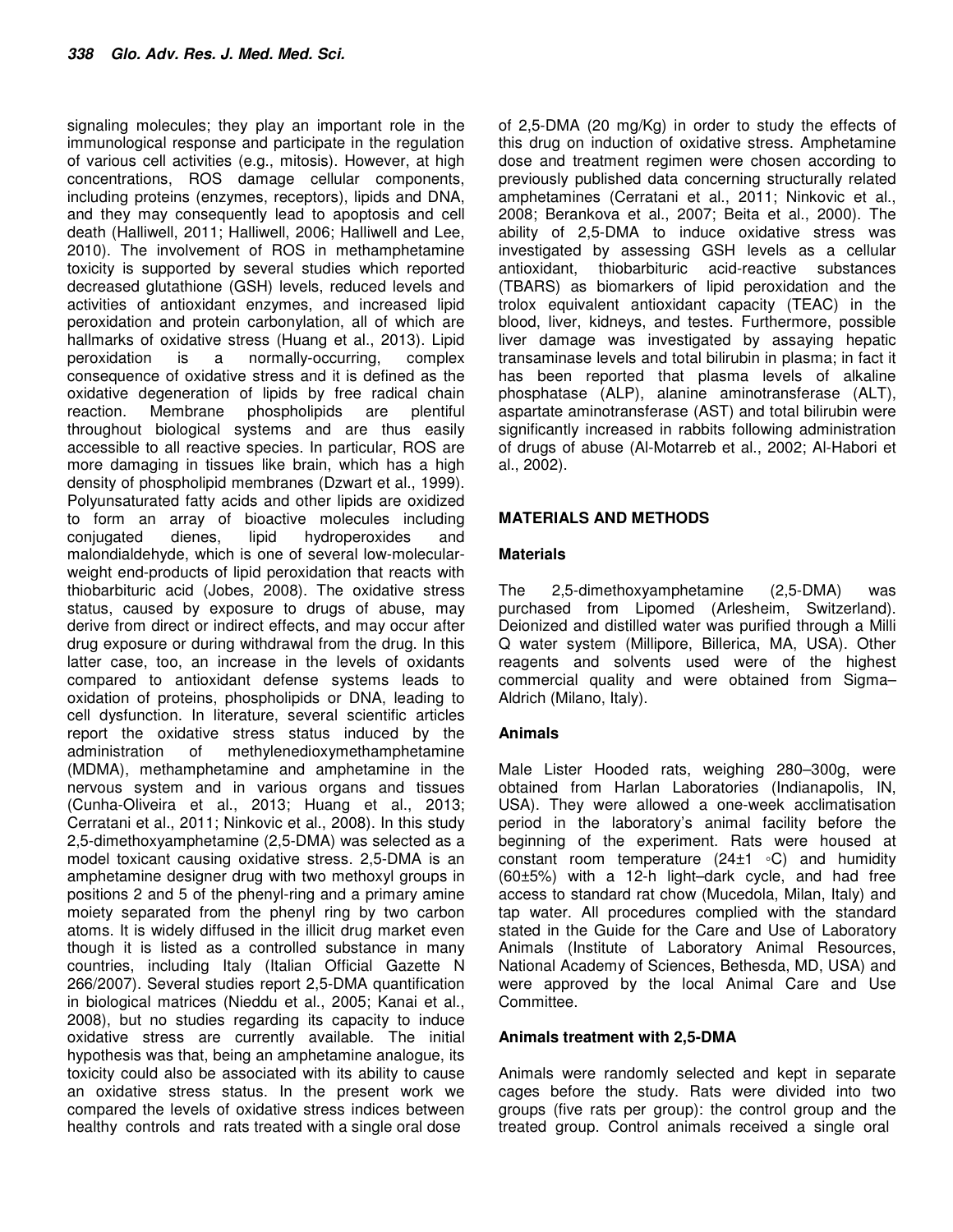dose of water. Rats belonging to the treated group received a single oral dose of 2,5-DMA (freshly dissolved in water at appropriate concentration) at 20 mg/Kg body weight.

## **Sample preparation**

Three hours after the treatment, control and treated rats were sacrificed after being anesthetized with an excess of anesthetic. Before being sacrificed, blood was directly collected from the heart into EDTA tubes. A precipitating solution containing N-ethylmaleimide (NEM) a derivatizing agent to prevent the excessive oxidation of GSH was prepared to a final concentration of 20 mM NEM, 2% sulfosalicylic acid and 2 mM EDTA in 15% methanol as described by Moore et al. (2013) 100 µl of blood was mixed with 400 µl of the precipitating solution, vortexed and allowed to incubate at room temperature for 45 min. Following derivatization, samples were centrifuged (14000 g, 5 min,  $+4^{\circ}$ C) and the obtained supernatant, containing the complex GSH-NEM, was transferred into polypropylene tubes and stored at -80°C until analysis. The remaining blood was centrifuged (500 g, 10 min, +4°C) and plasma was collected and stored at -80°C until use for the TBARS, TEAC and transaminases assay. Liver, kidneys and testes tissues were collected from each animal, weighed and transferred into tubes containing polyphosphate buffer (PBS) to wash them of excess blood. The clean tissues were transferred into tubes containing 800 µl of PBS with 0.1% Triton-X 100 per 100 mg of tissue. Homogenization was carried out using an electric homogenizer at room temperature. Homogenates were centrifuged (1500 g, 10 min, +4°C) and supernatants were collected and stored at -80°C until analysis. One hundred microlitres of supernatant was treated without being frozen and was added to 400 µl of the precipitating solution (above described), vortexed and allowed to incubate at room temperature for 45 min. After derivatization, samples were centrifuged (14000 g, 5 min, +4°C) and the obtained supernatant, containing the complex GSH-NEM, was transferred into polypropylene tubes and stored at -80°C until analysis.

## **Reduced Glutathione**

Glutathione (GSH) was measured using a liquid chromatographic system with triple quadrupole mass spectrometry detection (LC-MS/MS). GSH was quantified in whole blood, liver, testes and kidneys using thiosalicylic acid (TSA) as an internal standard (IS). IS was selected because, like GSH, it possesses an -SH group prone to derivatization by NEM, forming the TSA-NEM adduct (Camera et al., 2001). For the construction of the calibration curve, both thiosalicylic acid and GSH standards were treated with the same precipitating solution used to prepare the samples, in order to obtain TSA-NEM and GSH-NEM. LC-MS/MS analyses were

performed on a Varian 310-MS triple quadrupole mass spectrometer (Varian, Palo Alto, CA, USA). Derivatized samples were conveniently mixed with the IS solution (using dilution factors for blood, liver, testes and kidney of 500, 100, 10, 0, respectively), vortexed briefly and injected into the LC system using a 5µl loop. Chromatographic separation was achieved on a LUNA  $C_{18}$  column (5 µm, 100  $\times$  2.1 mm Phenomenex, Bologna, Italy) fitted with a Phenomenex C18 security guard cartridge  $(4 \times 2.0 \text{ mm} \text{ ID})$ . A linear gradient with 0.1% formic acid in water (A) and 0.1% formic acid in acetonitrile (B) was performed as follows: 1 min at 5% B; in 0.5 min solvent B was increased from 5 to 97%, and in another 1.5 min it was decreased to 95%. Then, in 0.5 min solvent B was decreased from 95% to 5% and remained constant for 2.5 min. The total runtime was 6 min. All chromatographic solvents were degassed online with a vacuum degasser from Varian. The MS/MS spectrometer was fitted with an electrospray interface (ESI) operating in positive mode. The ESI source conditions were: capillary voltage, 5000 V; drying gas temperature, 200 °C; nebulizer gas pressure, 50 psi (both nebulizer and drying gas were high-purity nitrogen); electron multiplier voltage, 1795 V. For operation in MS/MS mode, the collision gas used was argon with a pressure of 2mTorr in the collision cell. For the optimization of detection conditions, direct infusion of standard solutions (250 ng/ml) was made using a T connection with mobile phase at a flow rate of 400 µl/min. For both the GSH-NEM complex and its internal standard, two transitions were used; the most abundant was used for the quantitation and the other was used to confirm the analyte identity. The transitions related to free GSH were also monitored in order to verify the complete derivatization of GSH with NEM, and none was detected. Individual parameters for GSH-NEM, IS and GSH are listed in table 1 below. The values of GSH in the samples were calculated using a standard curve built in 15% methanol (range from 10 to 10000 ng/ml) and expressed as µmoles of GSH per gram wet weight of tissue.

## **Lipid peroxidation**

Thiobarbituric acid-reactive substances (TBARS) were evaluated by spectrophotometric detection according to the TBARS assay described by Spanier and Traylor (1991), with some modifications. 100 µl of sample were thawed and added to 100 µl of 33% glacial acetic acid, 75 µl of 10% sodium dodecyl sulphate (SDS), 100 µl of 50 mM Tris-HCl pH 7.4 and 250 µl of 0.75% thiobarbituric acid (TBA). The mixture was then incubated for 1 h at 100°C and immediately cooled on ice. After 10 min, 200 µl of 33% acetic acid were added and samples were centrifuged for 20 min at 7000 g. The supernatant absorbance was then read with a Thermo Elecrom Corporation Genesys 10UV spectrophotometer at 535 nm. The values of TBARS in the samples were calculated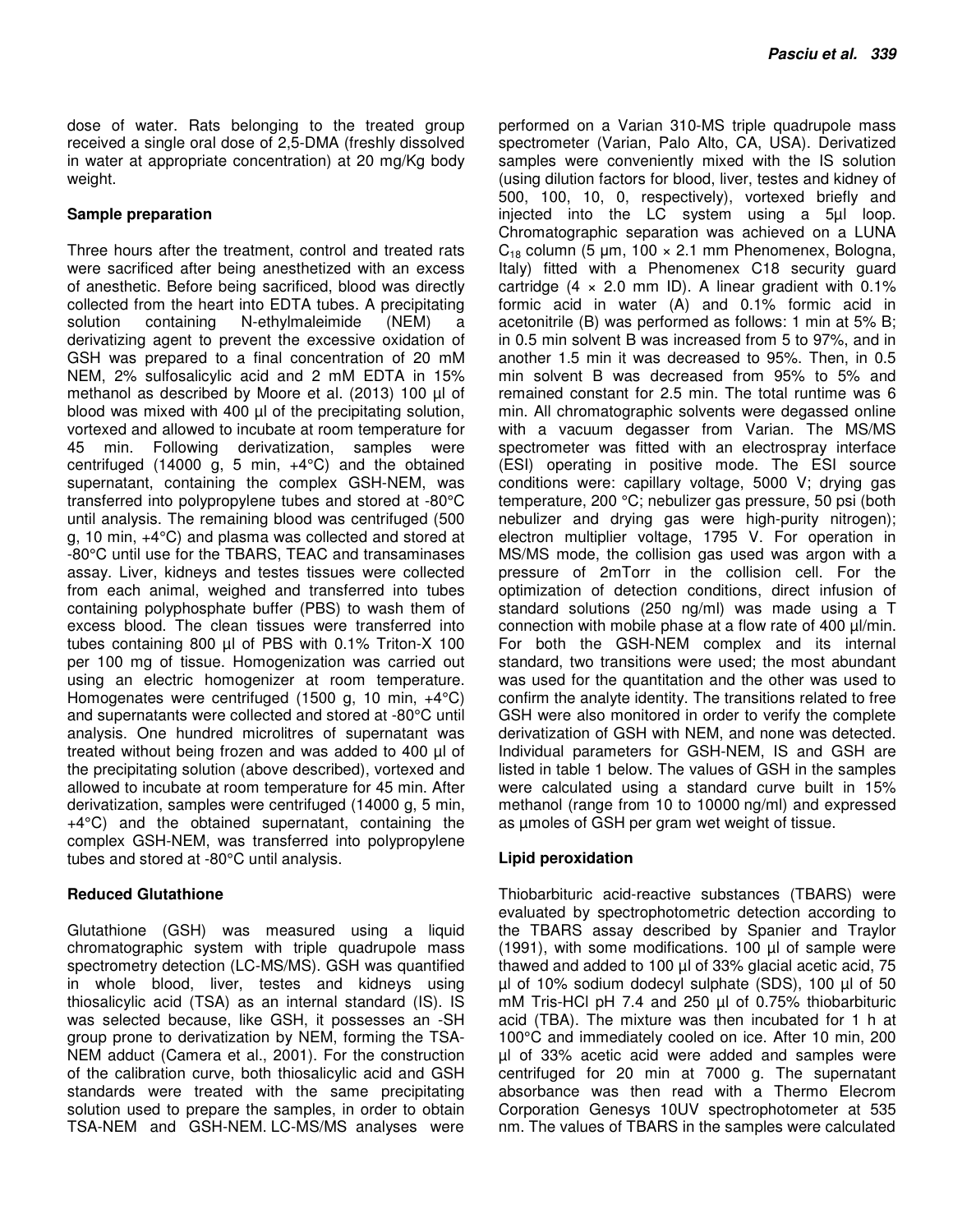| RT    | Capillary | <b>MRM</b> transitions    | CЕ      |
|-------|-----------|---------------------------|---------|
| (min) | 'V)       | (m/z)                     | (eV)    |
| 2.3   | 50        | $308.3 \rightarrow 179.1$ | -10     |
|       |           | $308.3 \rightarrow 161.9$ | $-14$   |
| 3.1   | 32        | $433.4 \rightarrow 304.0$ | $-11.5$ |
|       |           | $433.4 \rightarrow 286.9$ | $-16.5$ |
| 3.4   | 30        | $280.4 \rightarrow 262$   | -7.5    |
|       |           | $280.4 \rightarrow 163.3$ | $-20$   |
|       |           |                           |         |

**Table 1.** Liquid chromatography–tandem mass spectrometry parameters

RT retention time, MRM multiple reaction monitoring, CE collision energy

using a standard curve and expressed as nmoles of TBARS formed per gram wet weight of tissue.

### **Total antioxidant activity**

Trolox equivalent antioxidant capacity (TEAC) was measured using the method described by Re et al. (1999) and modified by Lewinska et al (2007). Briefly, a fresh solution was prepared by dissolving 19.5 mg of 2,20 azinobis (3-ethylbenzthiazoline-6-sulphonic acid) (ABTS) and 3.3 mg of potassium persulphate in 7 ml of phosphate buffer (0.1 mol/L, pH 7.4). This solution was stored in the dark for 12 h to allow the reaction to be completed. It was then diluted (1:80) in phosphate buffer (0.1 mol/L, pH 7.4) and mixed thoroughly to give an absorbance between 0.9 and 1.0 AU at 734 nm. Samples (diluted 1:50 in phosphate buffer) were added to diluted ABTS solution and after 3 min the absorbance of the mixture was measured at 734 nm twice in a spectrophotometer (Thermo Elecrom Corporation Genesys 10 UV, Madison, Wisconsin, USA). The extent of ABTS bleaching (decrease in absorbance, corrected for a small decrease in absorbance of ABTS solution alone) is proportional to the activity of antioxidants in a given sample. The antioxidant capacity was expressed as TEAC, that is the concentration of trolox needed to produce the same effect as the sample studied. Calculations were made on the basis of a standard curve obtained for a trolox solution (5–20 µM trolox in a total volume of 550 ml). The values of TEAC in the samples were expressed as mmol per gram of proteins in plasma and as µmoles of TEAC formed per gram wet weight of tissue. The quantification of total protein content in plasma was performed using the Lowry method (Lowry et al., 1951).

#### **Transaminases and Bilirubin**

Alanine Aminotransferase ALT/GPT, Aspartate Aminotransferase AST/GOT and total Bilirubin were assayed using spectrophotometric kits from Biosystem

(Barcelona, Spain).

#### **Statistical analysis**

Data were reported as mean  $+$  standard deviation. Differences between groups were determined by using the Student's *t*-test. A probability  $(P)$  value less than 0.05 was considered significant. Statistical analysis was performed by SPSS 8.0 software (SPSS, Inc., Chicago, Illinois, USA).

## **RESULTS**

#### **Reduced Glutathione**

The treatment with a single oral dose of 2,5-DMA (20 mg/Kg) caused a significant decrease of GSH levels in liver when compared with controls (Figure 1). The assay was also performed in whole blood, kidneys and testes, and results are shown in table 2 below. The values of GSH were expressed as µmoles of GSH formed per gram wet weight of tissue and as mM in blood. Chromatograms of GSH-NEM and TSA-NEM in a standard solution and in the liver of a treated and a control rat are shown in figures 2 and 3, respectively.

## **Lipid Peroxidation**

Lipid peroxidation assay was performed to determine the TBARS level in plasma and in tissue homogenates of liver, kidneys and testes of control and treated rats. The results are presented in table 3 below. Three hours after treatment with a single oral dose of 2,5-DMA (20 mg/Kg), the TBARS levels in plasma (Figure 4), liver (Figure 5) and testes (Figure 6) were significantly increased when compared with the control group. The analysis in kidneys did not reveal any significant difference between the two groups of rats studied. The values of TBARS were expressed as nmoles of TBARS formed per gram wet weight of tissue and as  $\mu$ M in plasma.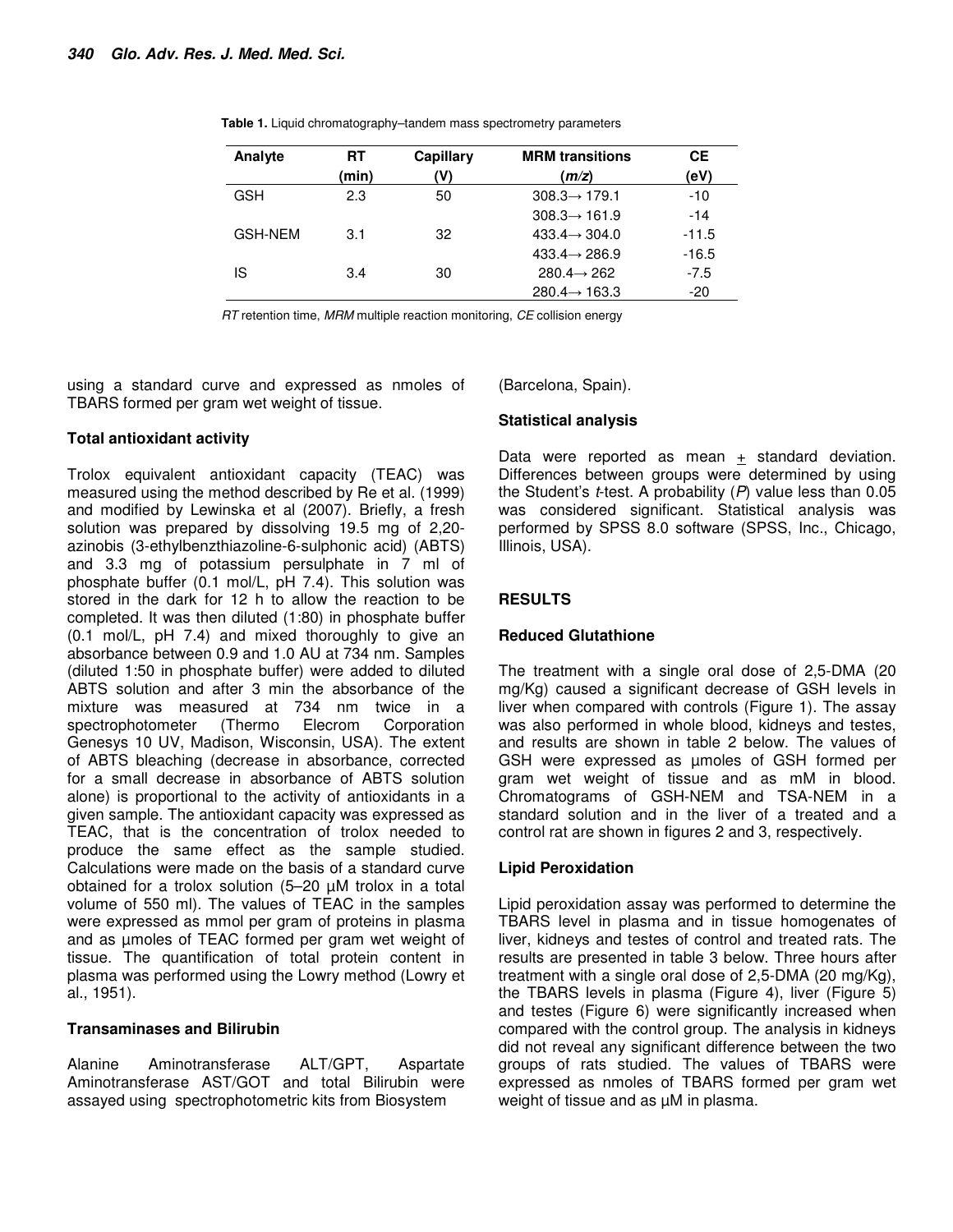

**Figure 1.** Acute effect of 2,5-DMA on GSH content in liver. Data are represented as mean±SD; n=5 rats.\* P<0.05

**Table 2.** Acute effect of 2,5-DMA (20 mg/Kg) on GSH levels in organs (µmol GSH per gram wet tissue) and blood (mM) of rats examined

| <b>Matrices</b> | Control group   | <b>Treated group</b> |
|-----------------|-----------------|----------------------|
| <b>Blood</b>    | $7.62 \pm 1.25$ | $6.2 \pm 0.89$       |
| Liver           | $2.45 \pm 0.04$ | $0.145 \pm 0.07$ *   |
| Kidneys         | $<$ LOD         | $<$ LOD              |
| Testes          | $0.07 \pm 0.04$ | $0.06 \pm 0.02$      |

LOD limit of detection

Each value represents the mean  $\pm$  SD; n=5 rats

\*P<0.05 when compared with control group



**Figure 2.** Chromatogram of a standard solution of GSH-NEM (150 ng/mL) and IS (500 ng/mL)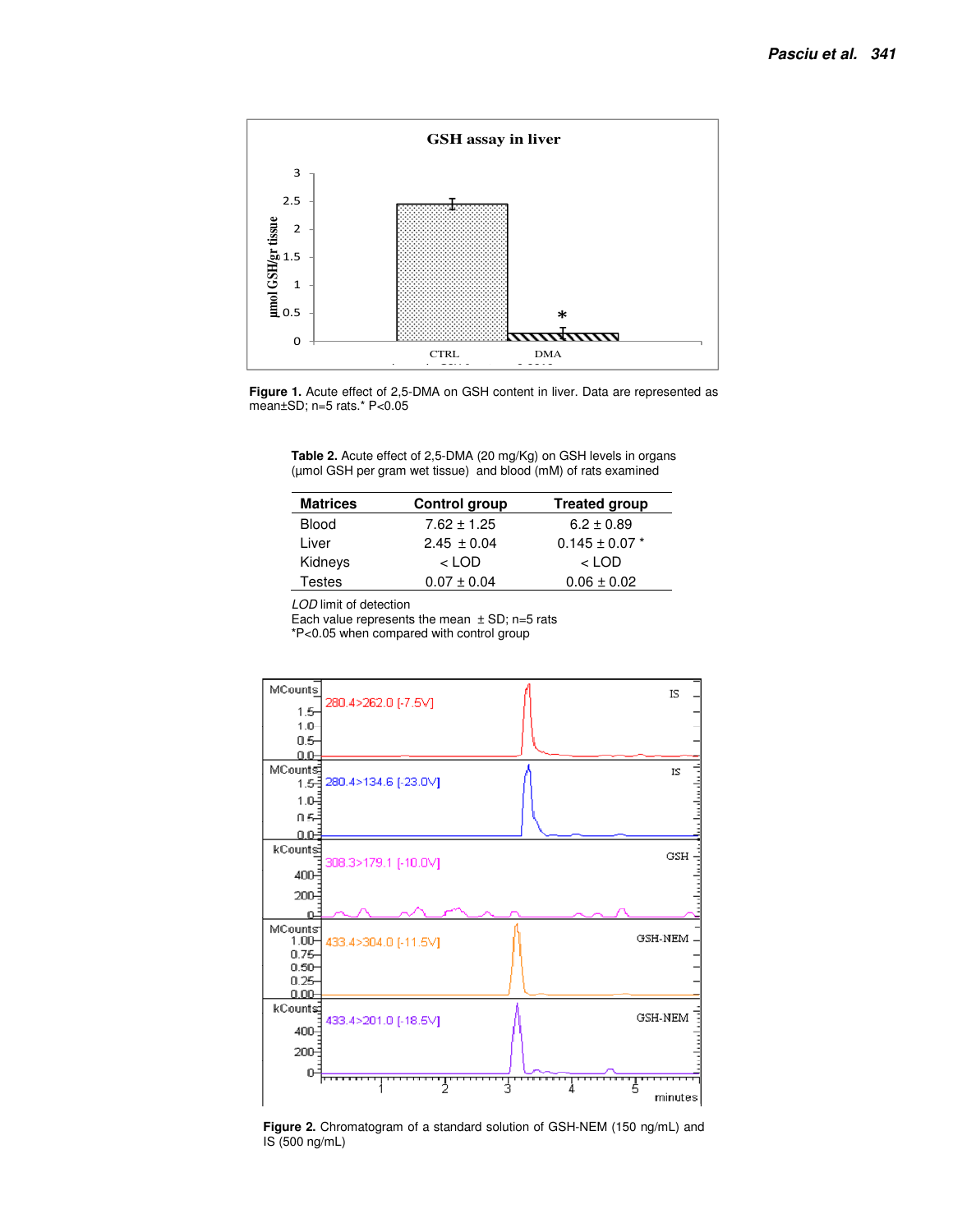

**Figure 3.** Chromatogram of GSH-NEM and IS in liver of a control (a) and a treated rat (b)

Table 3. Acute effect of 2,5-DMA on TBARS levels in plasma (µM), and organs (nmol TBARS per gram wet tissue) of rats examined

| <b>Matrices</b> | Control group      | <b>Treated group</b> |
|-----------------|--------------------|----------------------|
| Plasma          | $18.48 \pm 1.48$   | $26.16 \pm 2.85^*$   |
| Liver           | $220 \pm 35$       | $276 \pm 3.6^*$      |
| Kidneys         | $125.86 \pm 27.26$ | $116.19 \pm 8.08$    |
| Testes          | $59.46 \pm 11.3$   | $104.7 \pm 10.9**$   |

Each value represents the mean  $\pm$  SD; n=5 rats

\*\*P<0.01; \*P<0.05 when compared with control group



**Figure 4.** Acute effect of 2,5-DMA on TBARS content in plasma. Data are represented as mean±SD; n=5 rats.\* P<0.05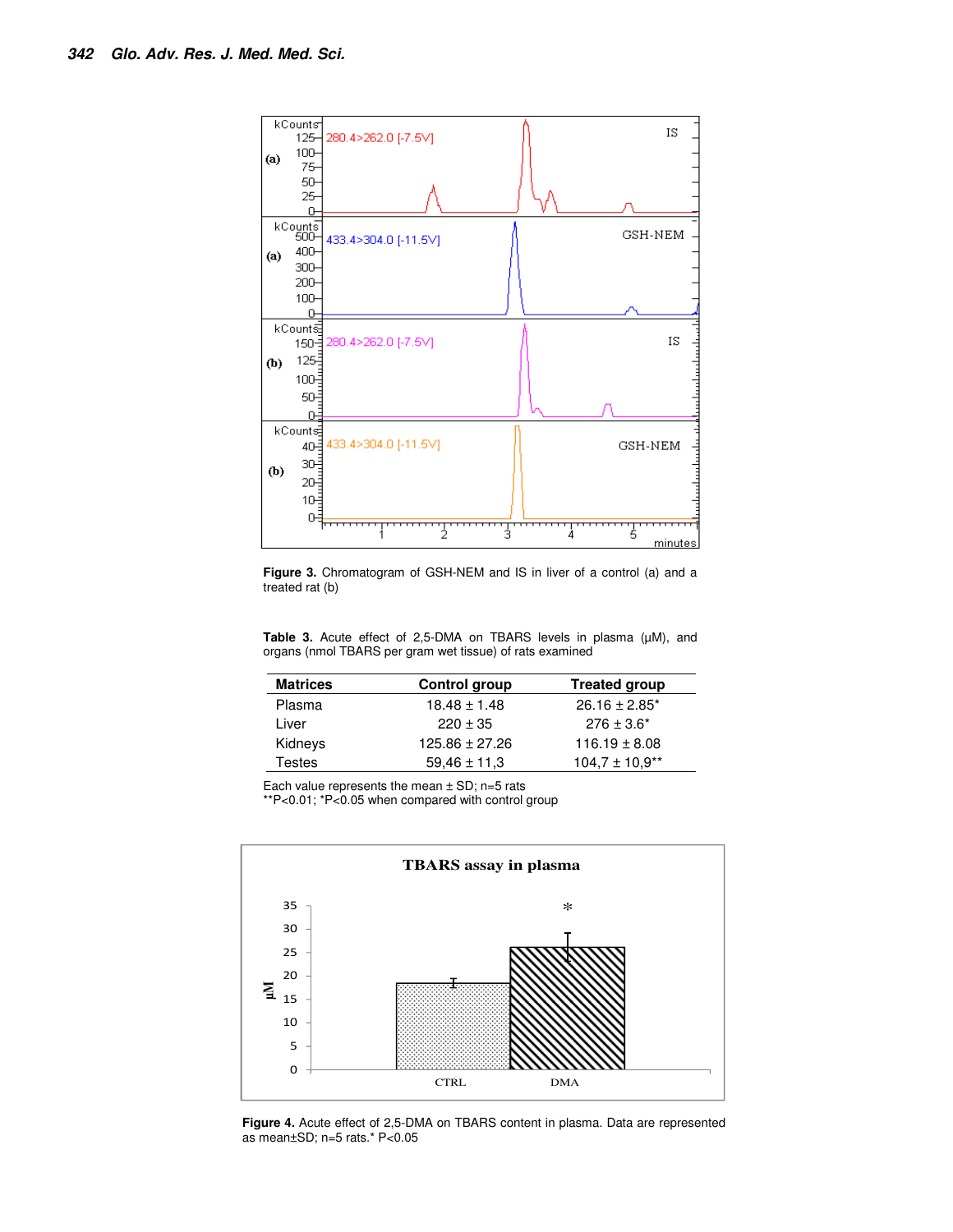

**Figure 5.** Acute effect of 2,5-DMA on TBARS content in liver. Data are represented as mean±SD; n=5 rats.\* P<0.05



**Figure 6.** Acute effect of 2,5-DMA on TBARS content in testes. Data are represented as mean±SD; n=5 rats.\*\* P<0.01

**Table 4.** Acute effect of 2,5-DMA on TEAC levels in plasma (mmol TEAC per gram of proteins), and organs (µmol TEAC per gram wet tissue) of rats examined

| <b>Matrices</b> | Control group      | <b>Treated group</b> |
|-----------------|--------------------|----------------------|
| Plasma          | $0.81 \pm 0.10$    | $0.60 \pm 0.02^*$    |
| Liver           | $227,80 \pm 6.47$  | $254.30 \pm 15.87$   |
| Kidneys         | $234.64 \pm 50.57$ | $259.98 \pm 6.71$    |
| <b>Testes</b>   | $213.01 \pm 5.70$  | $179.76 \pm 6.22$    |

Each value represents the mean  $\pm$  SD; n=5 rats

\*P<0.05 when compared with control group

#### **Total antioxidant activity**

TEAC results in plasma and in tissue homogenates of liver, kidneys and testes of control and treated rats are reported in table 4 above. Three hours after treatment with a single oral dose of 2,5-DMA (20 mg/Kg), the TEAC levels in plasma (Figure 7) were significantly decreased when compared with the control group. The analysis in liver, kidneys and testes did not reveal any significant difference between the two groups of rats studied. The total antioxidant activity was expressed as µmoles of TEAC formed per gram wet weight of tissue and as millimoles per gram of plasmatic proteins.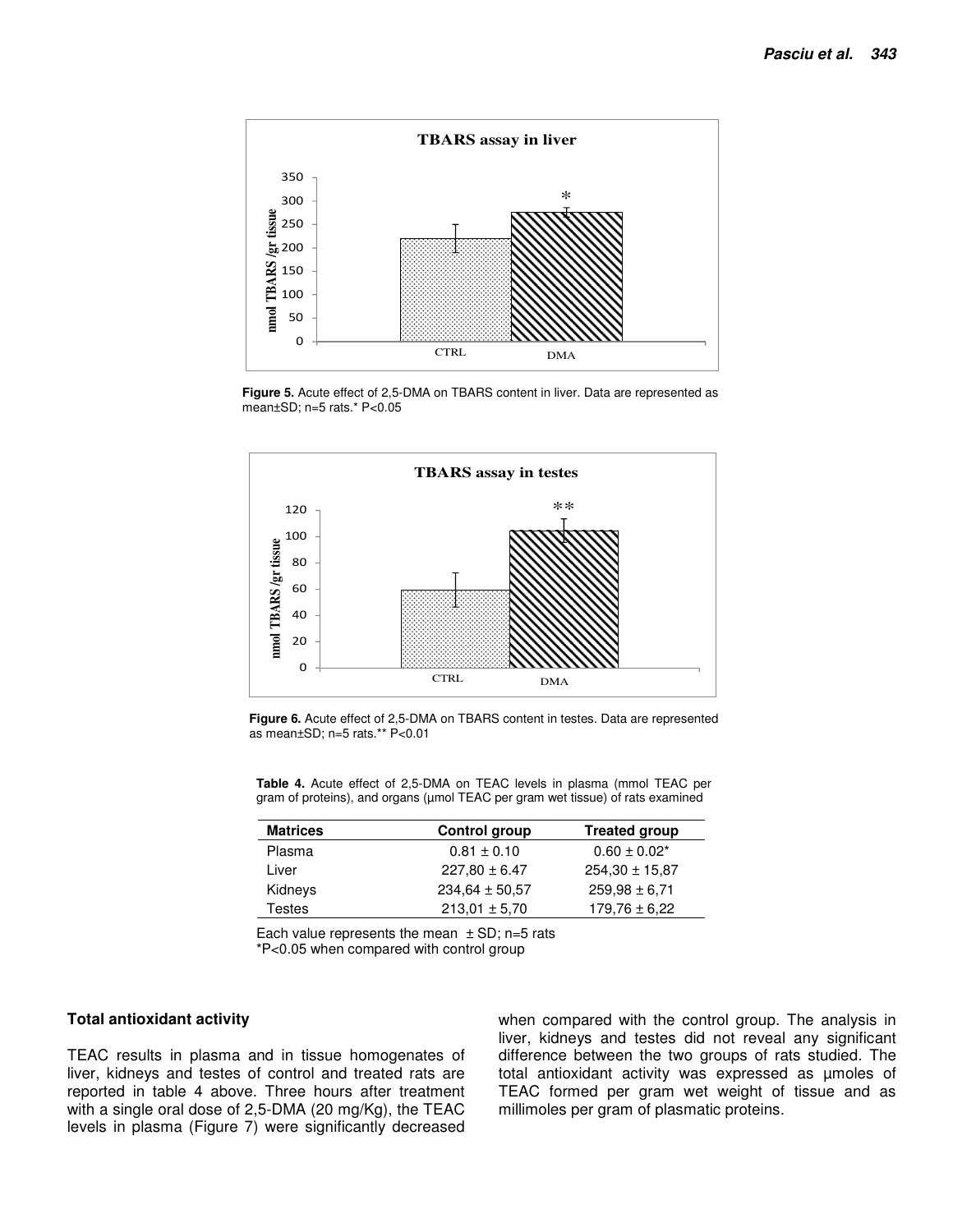

**Figure 7.** Acute effect of 2,5-DMA on TEAC content in plasma. Data are represented as mean±SD; n=5 rats.\* P<0.05

#### **Transaminases**

Plasma levels of Alanine Aminotransferase ALT/GPT and Aspartate Aminotransferase AST/GOT in treated rats showed no statistical differences when compared with control rats (30.4  $\pm$  6 U/Lversus 30.5  $\pm$  4 U/L for ALT and 62.2 U/L  $\pm$  1 versus 61.7  $\pm$  6 U/L for AST).

## **Bilirubin**

Total Bilirubin levels in treated rats showed no statistical differences when compared with control rats  $(0.2 \pm 0.01)$ mg/dL versus  $0.2 \pm 0.02$  mg/dL ).

## **DISCUSSION**

Oxidative stress is a key player in cytotoxicity induced by amphetamines. Increasing evidence suggests that one effect of MDMA-induced toxicity involves the production of ROS and reactive nitrogen species, which subsequently results in oxidative/nitrosative stress (Fiaschi and Cerratani, 2010). Several scientific papers describe oxidative stress induced by the comsumption of MDMA, methamphetamine and amphetamine in the nervous system and in different organs and tissues (Cunha-Oliviera et al., 2013; Huang et al., 2013; Cerratani et al., 2011; Ninkovic et al., 2008). In this work we investigated the possible oxidative stress status induced by acute administration of high doses of 2,5- DMA in rats and this is the first report to investigate this aspect. Induction of oxidative stress was investigated by assessing GSH as a cellular antioxidant, TBARS as biomarkers of lipid peroxidation and the total antioxidant activity, measured as TEAC, in blood, liver, testes and kidneys. A slight decrease in GSH levels, although not statistically significant, was observed in blood. In plasma,

a significant increase in TBARS levels was observed together with a significant decrease in TEAC. Our results are in accordance with several papers in literature where increased lipid peroxidation and decreased antioxidant parameters were observed after d-amphetamine treatment (Simeonova et al., 2010; Govitrapong et al., 2010). Liver is a vulnerable target for amphetamine toxicity, but the mechanism of this hepatotoxicity remains poorly understood. For instance, liver toxicity has been widely recognized for MDMA, which is known to be hepatotoxic to humans. It is well-known that amphetamine abuse is associated with hepatocellular damage through oxidative stress (Vitcheva et al., 2009). As an endogenous antioxidant, GSH is critical for cellular functions and cell survival: it maintains the redox status of the sulfhydryl groups of cellular proteins. GSH plays a crucial protective role against cellular injury, thanks to its oxidant neutralizing, lipid peroxidase and/or tocopheryl radical regenerating activities (Di Mascio et al., 1991). In the liver of rats treated with 2,5-DMA, a significant decrease in GSH levels and a simultaneous increase of TBARS levels were observed. In light of this, our results are in accordance with Carvalho et al. (2002) who reported GSH depletion in liver after an acute intraperitoneal dose of MDMA in mice. This renders the cells more exposed to the effects of reactive compounds, reactive oxygen and reactive nitrogen species, leading to deleterious effects in hepatocytes. Furthermore, although amphetamines toxicity has been often associated with variable clinical as elevation of hepatic enzymes (ALT, AST, alkaline phosphatase) and total bilirubin (Cerratani et al., 2011; Da Silva et al., 2013), in our experimental conditions, no alteration of ALT, AST and bilirubin was observed. This results show that even if an oral treatment with an high dose of 2,5-DMA creates an increased oxidative stress status in liver it seems to not be related to hepatic damage after three hours of treatment.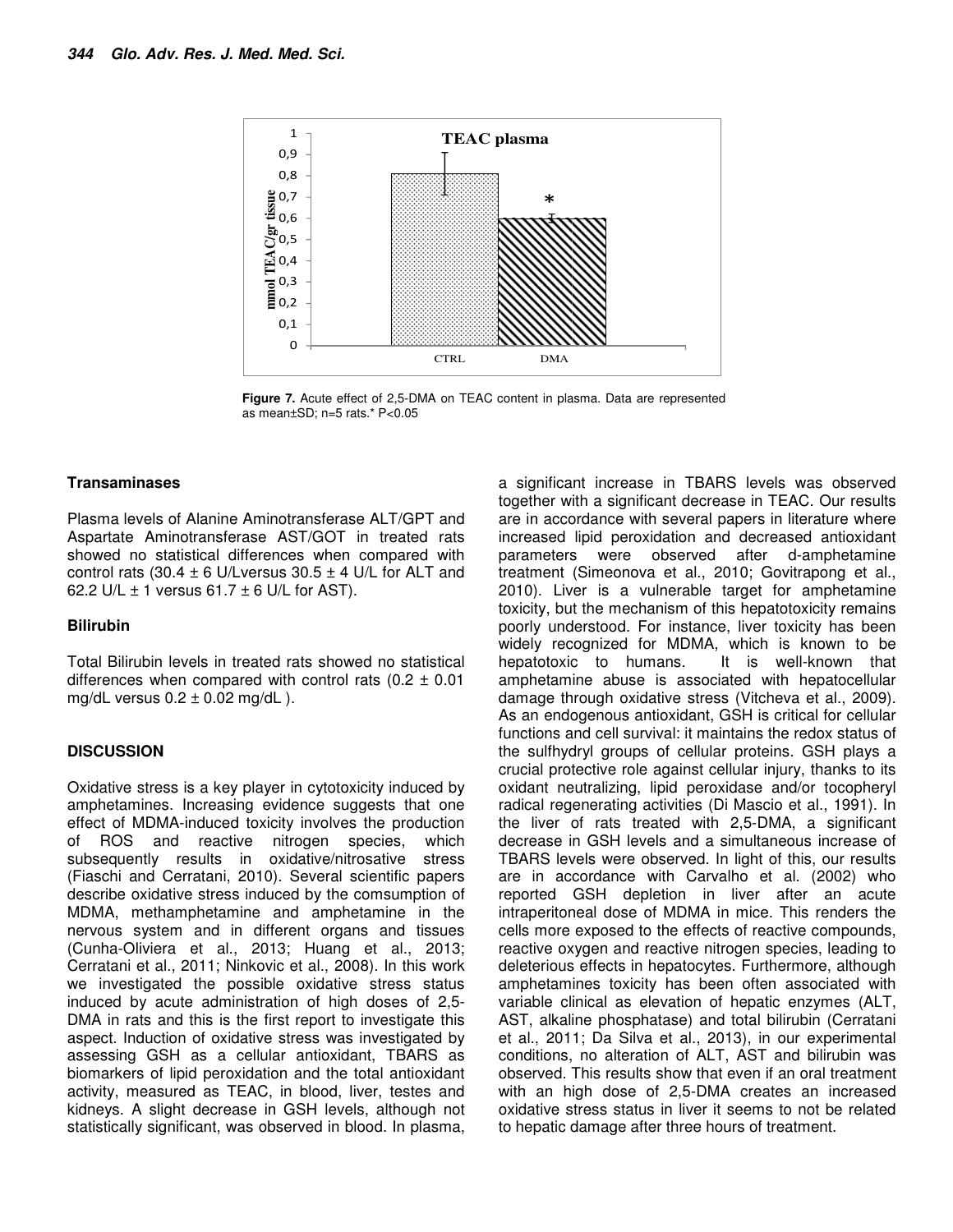The influence of amphetamines such as MDMA on the fertility and reproduction of the male rat has been studied by Barenys et al. (2009) which described a high incidence of DNA damage in sperm and testes histopathology after drug assumption. It is well-known that DNA damage in sperm is linked to an increase of oxidative stress (Aitken et al., 2010) and that testes are vulnerable to oxidative stress because of the abundance of highly unsaturated fatty acids and the presence of potential ROS-generating systems (aitken et al., 2008). This is in accordance with our results that demonstrate an increase in levels of oxidative biomarkers after acute 2,5-DMA administration: testes of treated rats showed a significant increase in TBARS levels. Similarly to liver and testes, amphetamines and their metabolites are known to damage the kidney during their excretion process (Song et al., 2010). On the contrary, in this study, the parameters analyzed did not change in kidney, suggesting that this organ is not affected by oxidative stress three hours after oral administration of a high dose of 2,5-DMA. The presented results, showed that, under our experimental conditions, 2,5-DMA induces oxidative stress in plasma, liver and testes, modifying the balance between oxidants and antioxidants.

In conclusion it can be postulated that the enhanced oxidative stress observed, could contribute to the understanding of the mechanisms involved in 2,5 DMA toxicity, an aspect widely studied in the literature concerning other well-known amphetamines.

#### **REFERENCES**

- Aitken RJ, De Iuliis GN (2010). On the possible origins of DNA damage in human spermatozoa. Mol. Hum. Reprod. 16: 3-13.
- Aitken RJ, Roman SD (2008). Molecular Mechanism in Spermatogenesis. C. Yang Cheng: Landes Bioscience and Springer Science.
- Al-Habori M, Al-Aghbari A, Al-Mamary M, Baker M (2002). Toxicological evaluation of Catha edulis leaves: a long term feeding experiment in animals. J. Ethnopharmacol. 83: 209-217.
- Al-Motarreb A, Baker K, Broadley KJ (2002). Khat: pharmacological and medical aspects and its social use in Yemen. Phytother. Res. 16: 403-413.
- Barenys M, Macia N, Camps L, de Lapuente J, Gomez-Catalan J, Gonzalez-Linares J, Borras M, Rodamilans M, Llobet JM (2009). Chronic exposure to MDMA (ecstasy) increases DNA damage in sperm and alters testes histopathology in male rats. Toxicol. Lett.  $191 \cdot 40 - 46$
- Beitia G, Cobreros A, Sainz L, Cenarruzabeitia E (2000). Ecstasyinduced toxicity in rat liver. Liver. 20: 8-15.
- Berankova K, Szkutova M, Balıkova M (2007). Distribution profile of 2,5 dimethoxy-4- bromoamphetamine (DOB) in rats after oral and subcutaneous doses. Forensic Sci. Int. 170: 94-109.
- Camera E, Rinaldi M, Brigantia S, Picardo M, Fanali S (2001). Simultaneous determination of reduced and oxidized glutathione in peripheral blood mononuclear cells by liquid chromatography– electrospray mass spectrometry. J. Chromatogr. B Biomed. Sci. Appl. 757: 69-78.
- Carroll FI, Lewin AH, Mascarella SW, Seltzman HH, Reddy PA (2012). Designer drugs: a medicinal chemistry perspective. Ann. NY Acad. Sci. 1248 18-38.
- Carvalho M, Carvalho F, Remião F, de Lourdes Pereira M, Pires-das-Neves R, De Lourdes Bastos M (2002). Effect of 3,4methylenedioxymethamphetamine ("ecstasy") on body 3,4methylenedioxymethamphetamine temperature and liver antioxidant status in mice: influence of ambient temperature. Arch. Toxicol. 76: 166-172.
- Cerretani D, Bello S, Cantatore S, Fiaschia AI, Montefrancesco G, Neri M, Pomara C, Riezzo I, Fiore C, Bonsignore A, Turillazzi E, Fineschi<br>V (2011). Acute administration of 3,4-Acute administration of 3,4methylenedioxymethamphetamine (MDMA) induces oxidative stress, lipoperoxidation and TNF-mediated apoptosis in rat liver. Pharmacol. Res. 64: 517-527.
- Cunha-Oliveira T, Rego AC, Oliveira CR (2013). Oxidative stress and drug of abuse: an update. Mini-Rev. Org. Chem. 10 321.
- Da Silva DD, Carmo H, Lynch A, Silva E (2013). An insight into the hepatocellular death induced by amphetamines, individually and in combination: the involvement of necrosis and apoptosis. Arch. Toxicol. 87: 2165-2185.
- De Zwart L, Meerman JH, Commandeur JN, Vermeulen NP (1999). Biomarkers of free radical damage applications in experimental animals and in humans. Free Radic. Biol. Med. 26: 202-226.
- Di Mascio P, Murphy ME, Sies H (1991). Antioxidant defense systems: the role of carotenoids, tocopherols and thiols. Am. J. Clin. Nutr. 53: 194-200.
- Fiaschi AI, Cerretani D (2010). Causes and effects of cellular oxidative stress as a result of MDMA abuse. Curr. Pharm. Biotechnol. 11: 444- 452.
- Govitrapong P, Boontem P, Kooncumchoo P, Pinweha S, Namyen J, Sanvarinda Y, Vatanatunyakum S (2010). Increased blood oxidative stress in amphetamine users. Addict. Biol. 15: 100-103.
- Halliwell B (2006). Oxidative stress and neurodegeneration: where are we now? J. Neurochem. 97: 1634-1658.
- Halliwell B (2011). Free radicals and antioxidants quo vadis? Trends Pharmacol. Sci. 32: 125-130.
- Halliwell B, Lee CY (2010). Using isoprostanes as biomarkers of oxidative stress: some rarely considered issues. Antioxid. Redox. Signal. 13: 145-156.
- Huang MC, Lin SK, Chen CH, Pan CH, Lee CH, Liu HC (2013). Oxidative stress status in recently abstinent methamphetamine abusers. Psychiat. Clin. Neuros. 67: 92-100.
- Italian Decree "Measure no. 99/cu del 30/10/2007, Agreement for the assessment of a drug addiction status, according to the article 8, comma 6, of the law n. 131 of05/06/2003". (Italian Official Gazette No. 266/ 2007).
- Jobes L (2008). M Amphetamine-induced Dopaminergic Toxicity: A Single Dose Animal Model of Parkinson's Disease. ProQuest.
- Kanai K, Takekawa K, Kumamoto T, Ishikawa T Ohmori T (2008). Simultaneous analysis of six phenethylamine-type designer drugs by TLC, LC-MS, and GC-MS. Forensic Toxicol. 26: 6.
- Lewinska A, Wnuk M, Slota E, Bartosz G (2007). Total anti-oxidant capacity of cell culture media. Clin. Exp. Pharmacol. Physiol. 34: 781-786.
- Lowry HO, Rosebrough JN, Farr AL, Randall JR (1951). Protein measurement with the folin phenol reagent. J. Biol. Chem. 93: 265- 275.
- Moore T, Le A, Niemi AK, Kwan T, Cusmano-Ozog K, Enns GM, Cowan TM (2013). A new LC-MS/MS method for the clinical determination of reduced and oxidized glutathione from whole blood. J. Chromatogr. B. 929: 51-55.
- Nieddu M, Boatto G, Carta A, Sanna A, Pisano M (2005). Simultaneous determination of ten amphetamine designer drugs in human whole blood by capillary electrophoresis with diode array detection. Biomed Chromatogr. 19: 737-742.
- Nieddu M, Burrai L, Trignano C, Boatto G (2014). Cross-reactivity of 39 new amphetamine designer drugs on three abuse drugs urinary screening tests. Forensic Toxicol. 16(2):106-109.
- Ninkovic M, Selakovic V, Dukic M, Milosavljevic P, Vasiljevic I, Jovanovic M, Malicevic Z (2008). Oxidative stress in rat kidneys due to 3,4-methylenedioxymetamphetamine (ecstasy) toxicity. Nephrol. 13: 33-37.